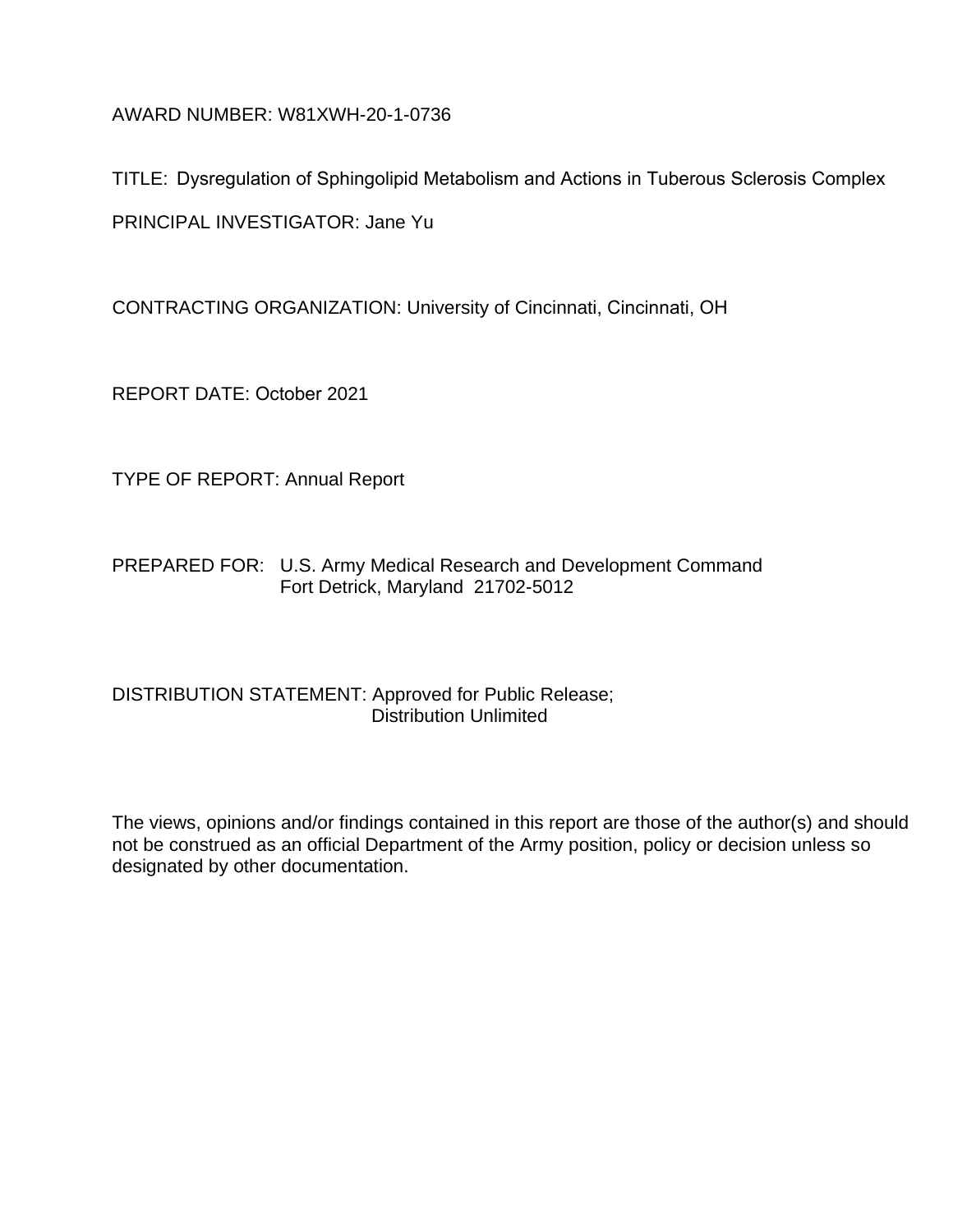|                                                                                       |                                                     | <b>REPORT DOCUMENTATION PAGE</b>                                                       |                       |                             | Form Approved<br>OMB No. 0704-0188                                                                                                                                                                                                                                                                                                                                                                                                                                                                                                                                                                                                                                                                                                                                                                                                                                            |  |  |
|---------------------------------------------------------------------------------------|-----------------------------------------------------|----------------------------------------------------------------------------------------|-----------------------|-----------------------------|-------------------------------------------------------------------------------------------------------------------------------------------------------------------------------------------------------------------------------------------------------------------------------------------------------------------------------------------------------------------------------------------------------------------------------------------------------------------------------------------------------------------------------------------------------------------------------------------------------------------------------------------------------------------------------------------------------------------------------------------------------------------------------------------------------------------------------------------------------------------------------|--|--|
|                                                                                       |                                                     | valid OMB control number. PLEASE DO NOT RETURN YOUR FORM TO THE ABOVE ADDRESS.         |                       |                             | Public reporting burden for this collection of information is estimated to average 1 hour per response, including the time for reviewing instructions, searching existing data sources, gathering and maintaining the<br>data needed, and completing and reviewing this collection of information. Send comments regarding this burden estimate or any other aspect of this collection of information, including suggestions for reducing<br>this burden to Department of Defense, Washington Headquarters Services, Directorate for Information Operations and Reports (0704-0188), 1215 Jefferson Davis Highway, Suite 1204, Arlington, VA 22202-<br>4302. Respondents should be aware that notwithstanding any other provision of law, no person shall be subject to any penalty for failing to comply with a collection of information if it does not display a currently |  |  |
| <b>1. REPORT DATE</b>                                                                 |                                                     | 2. REPORT TYPE                                                                         |                       |                             | <b>3. DATES COVERED</b>                                                                                                                                                                                                                                                                                                                                                                                                                                                                                                                                                                                                                                                                                                                                                                                                                                                       |  |  |
| October 2021<br><b>4. TITLE AND SUBTITLE</b>                                          |                                                     | Annual                                                                                 |                       |                             | 01Sep2020-31Aug2021<br><b>5a. CONTRACT NUMBER</b>                                                                                                                                                                                                                                                                                                                                                                                                                                                                                                                                                                                                                                                                                                                                                                                                                             |  |  |
|                                                                                       |                                                     |                                                                                        |                       |                             |                                                                                                                                                                                                                                                                                                                                                                                                                                                                                                                                                                                                                                                                                                                                                                                                                                                                               |  |  |
| Dysregulation of Sphingolipid Metabolism and Actions<br>in Tuberous Sclerosis Complex |                                                     |                                                                                        |                       |                             | <b>5b. GRANT NUMBER</b><br>W81XWH-20-1-0736                                                                                                                                                                                                                                                                                                                                                                                                                                                                                                                                                                                                                                                                                                                                                                                                                                   |  |  |
|                                                                                       |                                                     |                                                                                        |                       |                             | <b>5c. PROGRAM ELEMENT NUMBER</b>                                                                                                                                                                                                                                                                                                                                                                                                                                                                                                                                                                                                                                                                                                                                                                                                                                             |  |  |
|                                                                                       |                                                     |                                                                                        |                       |                             |                                                                                                                                                                                                                                                                                                                                                                                                                                                                                                                                                                                                                                                                                                                                                                                                                                                                               |  |  |
| 6. AUTHOR(S)                                                                          |                                                     |                                                                                        |                       |                             | <b>5d. PROJECT NUMBER</b>                                                                                                                                                                                                                                                                                                                                                                                                                                                                                                                                                                                                                                                                                                                                                                                                                                                     |  |  |
| Jane Yu                                                                               |                                                     |                                                                                        |                       |                             | <b>5e. TASK NUMBER</b>                                                                                                                                                                                                                                                                                                                                                                                                                                                                                                                                                                                                                                                                                                                                                                                                                                                        |  |  |
|                                                                                       |                                                     |                                                                                        |                       |                             |                                                                                                                                                                                                                                                                                                                                                                                                                                                                                                                                                                                                                                                                                                                                                                                                                                                                               |  |  |
|                                                                                       |                                                     |                                                                                        |                       | <b>5f. WORK UNIT NUMBER</b> |                                                                                                                                                                                                                                                                                                                                                                                                                                                                                                                                                                                                                                                                                                                                                                                                                                                                               |  |  |
| E-Mail: jane.yu@uc.edu                                                                | 7. PERFORMING ORGANIZATION NAME(S) AND ADDRESS(ES)  |                                                                                        |                       |                             | <b>8. PERFORMING ORGANIZATION REPORT</b>                                                                                                                                                                                                                                                                                                                                                                                                                                                                                                                                                                                                                                                                                                                                                                                                                                      |  |  |
|                                                                                       |                                                     | University of Cincinnati, Goodman Drive, P.O. Box 210222, Cincinnati, Ohio, 45221-0222 |                       |                             | <b>NUMBER</b>                                                                                                                                                                                                                                                                                                                                                                                                                                                                                                                                                                                                                                                                                                                                                                                                                                                                 |  |  |
|                                                                                       |                                                     |                                                                                        |                       |                             |                                                                                                                                                                                                                                                                                                                                                                                                                                                                                                                                                                                                                                                                                                                                                                                                                                                                               |  |  |
|                                                                                       |                                                     |                                                                                        |                       |                             |                                                                                                                                                                                                                                                                                                                                                                                                                                                                                                                                                                                                                                                                                                                                                                                                                                                                               |  |  |
|                                                                                       |                                                     |                                                                                        |                       |                             |                                                                                                                                                                                                                                                                                                                                                                                                                                                                                                                                                                                                                                                                                                                                                                                                                                                                               |  |  |
|                                                                                       |                                                     |                                                                                        |                       |                             |                                                                                                                                                                                                                                                                                                                                                                                                                                                                                                                                                                                                                                                                                                                                                                                                                                                                               |  |  |
|                                                                                       |                                                     | 9. SPONSORING / MONITORING AGENCY NAME(S) AND ADDRESS(ES)                              |                       |                             | 10. SPONSOR/MONITOR'S ACRONYM(S)                                                                                                                                                                                                                                                                                                                                                                                                                                                                                                                                                                                                                                                                                                                                                                                                                                              |  |  |
|                                                                                       |                                                     | U.S. Army Medical Research and Development Command                                     |                       |                             |                                                                                                                                                                                                                                                                                                                                                                                                                                                                                                                                                                                                                                                                                                                                                                                                                                                                               |  |  |
| Fort Detrick, Maryland 21702-5012                                                     |                                                     |                                                                                        |                       |                             | <b>11. SPONSOR/MONITOR'S REPORT</b>                                                                                                                                                                                                                                                                                                                                                                                                                                                                                                                                                                                                                                                                                                                                                                                                                                           |  |  |
|                                                                                       |                                                     |                                                                                        |                       |                             | <b>NUMBER(S)</b>                                                                                                                                                                                                                                                                                                                                                                                                                                                                                                                                                                                                                                                                                                                                                                                                                                                              |  |  |
|                                                                                       |                                                     |                                                                                        |                       |                             |                                                                                                                                                                                                                                                                                                                                                                                                                                                                                                                                                                                                                                                                                                                                                                                                                                                                               |  |  |
|                                                                                       | <b>12. DISTRIBUTION / AVAILABILITY STATEMENT</b>    |                                                                                        |                       |                             |                                                                                                                                                                                                                                                                                                                                                                                                                                                                                                                                                                                                                                                                                                                                                                                                                                                                               |  |  |
|                                                                                       | Approved for Public Release; Distribution Unlimited |                                                                                        |                       |                             |                                                                                                                                                                                                                                                                                                                                                                                                                                                                                                                                                                                                                                                                                                                                                                                                                                                                               |  |  |
|                                                                                       |                                                     |                                                                                        |                       |                             |                                                                                                                                                                                                                                                                                                                                                                                                                                                                                                                                                                                                                                                                                                                                                                                                                                                                               |  |  |
| <b>13. SUPPLEMENTARY NOTES</b>                                                        |                                                     |                                                                                        |                       |                             |                                                                                                                                                                                                                                                                                                                                                                                                                                                                                                                                                                                                                                                                                                                                                                                                                                                                               |  |  |
|                                                                                       |                                                     |                                                                                        |                       |                             |                                                                                                                                                                                                                                                                                                                                                                                                                                                                                                                                                                                                                                                                                                                                                                                                                                                                               |  |  |
|                                                                                       |                                                     |                                                                                        |                       |                             |                                                                                                                                                                                                                                                                                                                                                                                                                                                                                                                                                                                                                                                                                                                                                                                                                                                                               |  |  |
| <b>14. ABSTRACT</b>                                                                   |                                                     |                                                                                        |                       |                             |                                                                                                                                                                                                                                                                                                                                                                                                                                                                                                                                                                                                                                                                                                                                                                                                                                                                               |  |  |
|                                                                                       |                                                     |                                                                                        |                       |                             | TSC is an autosomal dominant disorder with multi-system manifestations including tumors in the brain, heart, kidneys, and lung. TSC is<br>caused by germline inactivating mutations in the tuberin genes, TSC1 or TSC2, that inhibit the activation of mTORC1. Recent advancements                                                                                                                                                                                                                                                                                                                                                                                                                                                                                                                                                                                            |  |  |
|                                                                                       |                                                     |                                                                                        |                       |                             | have demonstrated that treatment with mTORC1 inhibitors (rapamycin or everolimus) are effective in arresting the growth of symptomatic                                                                                                                                                                                                                                                                                                                                                                                                                                                                                                                                                                                                                                                                                                                                        |  |  |
|                                                                                       |                                                     |                                                                                        |                       |                             | tumors. The tumors regrow and symptoms resume when treatment is discontinued, suggesting a cytostatic rather than a cytocidal effect,                                                                                                                                                                                                                                                                                                                                                                                                                                                                                                                                                                                                                                                                                                                                         |  |  |
|                                                                                       |                                                     |                                                                                        |                       |                             | and therefore, the need for continuous therapy with all the concerns associated with chronic treatment to consider. A major breakthrough is<br>needed to advance therapy for TSC. A long-term strategy our laboratory has been to discover novel molecular mechanisms responsible for                                                                                                                                                                                                                                                                                                                                                                                                                                                                                                                                                                                         |  |  |
|                                                                                       |                                                     |                                                                                        |                       |                             | the survival advantage of TSC tumor cells. For this proposal, we found that dihydroceramide desaturase (DEGS1) and acid ceramidase                                                                                                                                                                                                                                                                                                                                                                                                                                                                                                                                                                                                                                                                                                                                            |  |  |
|                                                                                       |                                                     |                                                                                        |                       |                             | (ASAH1), enzymes critical to regulating the cellular concentration of the cell survival sphingosine-1-phosphate (S1P), and S1P receptor                                                                                                                                                                                                                                                                                                                                                                                                                                                                                                                                                                                                                                                                                                                                       |  |  |
|                                                                                       |                                                     |                                                                                        |                       |                             | (S1PR1) that mediates S1P function, were all aberrantly upregulated in TSC tumor cells, but not in normal cells. Our own preliminary data<br>not only confirms this differential expression but also silencing of ASAH1 and S1PR1 in vitro promotes the death of TSC cells. These results                                                                                                                                                                                                                                                                                                                                                                                                                                                                                                                                                                                     |  |  |
|                                                                                       |                                                     |                                                                                        |                       |                             | suggest that sphingolipid metabolism maybe a previously unappreciated driver of cell survival in TSC and are potential biomarkers for                                                                                                                                                                                                                                                                                                                                                                                                                                                                                                                                                                                                                                                                                                                                         |  |  |
|                                                                                       | disease severity and therapeutic response in TSC.   |                                                                                        |                       |                             |                                                                                                                                                                                                                                                                                                                                                                                                                                                                                                                                                                                                                                                                                                                                                                                                                                                                               |  |  |
|                                                                                       |                                                     |                                                                                        |                       |                             |                                                                                                                                                                                                                                                                                                                                                                                                                                                                                                                                                                                                                                                                                                                                                                                                                                                                               |  |  |
| <b>15. SUBJECT TERMS</b><br>None listed.                                              |                                                     |                                                                                        |                       |                             |                                                                                                                                                                                                                                                                                                                                                                                                                                                                                                                                                                                                                                                                                                                                                                                                                                                                               |  |  |
|                                                                                       |                                                     |                                                                                        |                       |                             |                                                                                                                                                                                                                                                                                                                                                                                                                                                                                                                                                                                                                                                                                                                                                                                                                                                                               |  |  |
| <b>16. SECURITY CLASSIFICATION OF:</b>                                                |                                                     |                                                                                        | <b>17. LIMITATION</b> | <b>18. NUMBER</b>           | <b>19a. NAME OF RESPONSIBLE PERSON</b>                                                                                                                                                                                                                                                                                                                                                                                                                                                                                                                                                                                                                                                                                                                                                                                                                                        |  |  |
|                                                                                       |                                                     |                                                                                        | OF ABSTRACT           | <b>OF PAGES</b>             | <b>USAMRMC</b>                                                                                                                                                                                                                                                                                                                                                                                                                                                                                                                                                                                                                                                                                                                                                                                                                                                                |  |  |
| a. REPORT                                                                             | <b>b. ABSTRACT</b>                                  | <b>c. THIS PAGE</b>                                                                    |                       | 11                          | 19b. TELEPHONE NUMBER (include area<br>code)                                                                                                                                                                                                                                                                                                                                                                                                                                                                                                                                                                                                                                                                                                                                                                                                                                  |  |  |
| Unclassified                                                                          | Unclassified                                        | Unclassified                                                                           | Unclassified          |                             |                                                                                                                                                                                                                                                                                                                                                                                                                                                                                                                                                                                                                                                                                                                                                                                                                                                                               |  |  |
|                                                                                       |                                                     |                                                                                        |                       |                             | Standard Form 298 (Rev. 8-98)<br>Prescribed by ANSI Std. Z39.18                                                                                                                                                                                                                                                                                                                                                                                                                                                                                                                                                                                                                                                                                                                                                                                                               |  |  |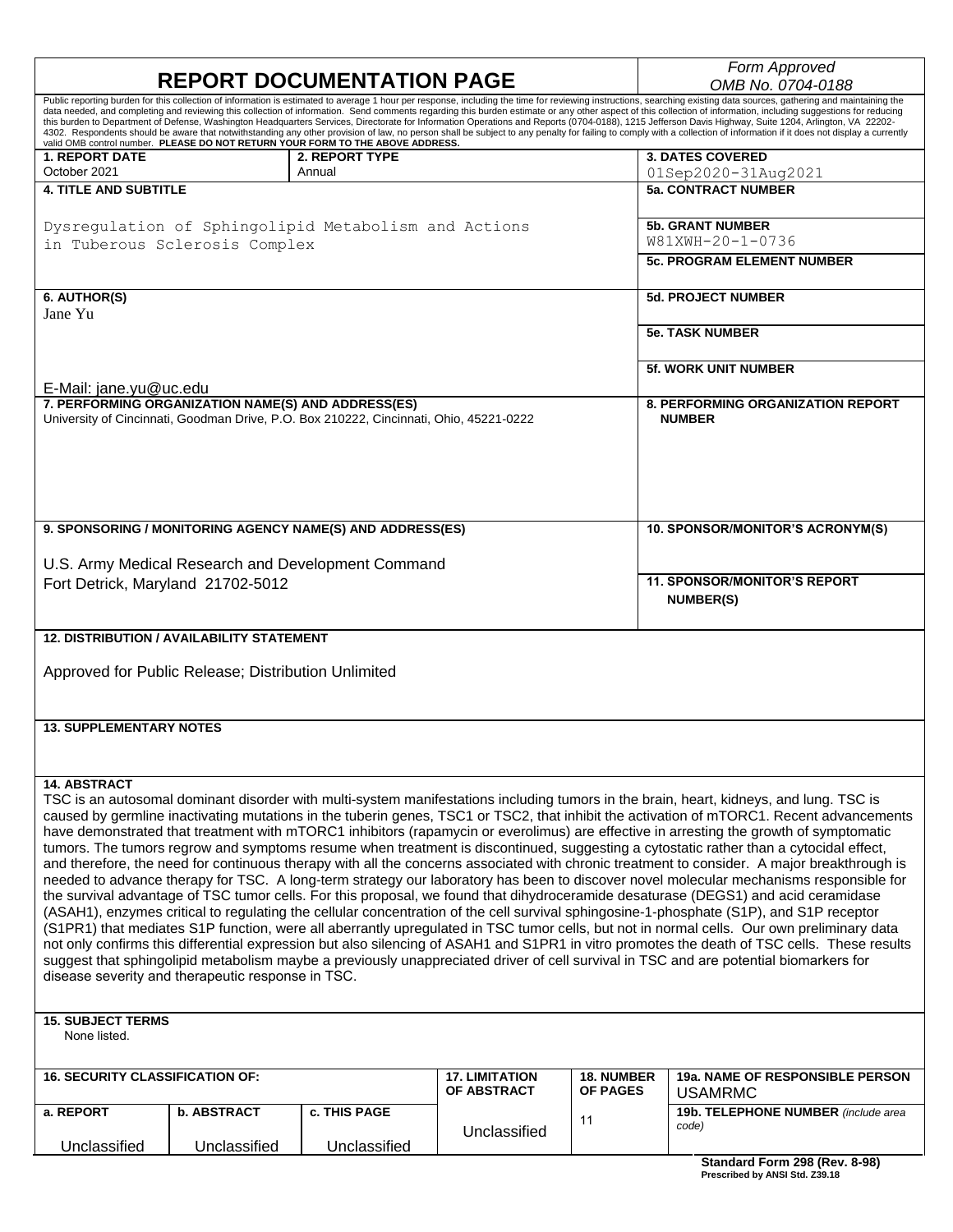# **TABLE OF CONTENTS**

|    | 1. Introduction                                     | <b>Page</b><br>5 |
|----|-----------------------------------------------------|------------------|
|    | 2. Keywords                                         | 5                |
|    | 3. Accomplishments                                  | $5-6$            |
| 4. | Impact                                              | $6 - 7$          |
|    | 5. Changes/Problems                                 | 7                |
| 6. | <b>Products</b>                                     | 7                |
|    | 7. Participants & Other Collaborating Organizations | 8                |
|    | 8. Special Reporting Requirements                   | 8                |
| 9. | <b>Appendices</b>                                   | $8 - 12$         |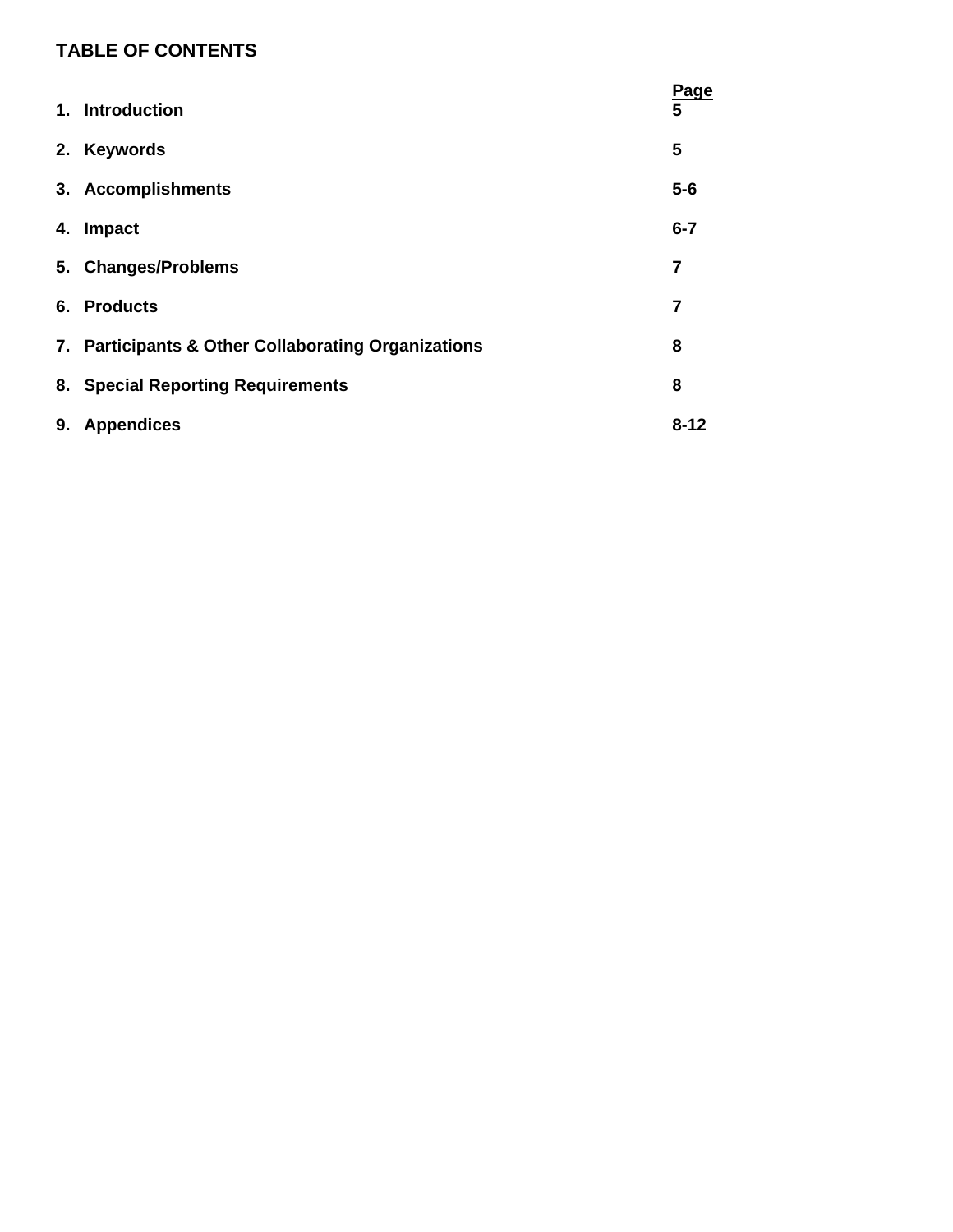**1. Introduction.** Tuberous sclerosis complex (TSC) is a rare genetic disease that causes benign tumors to grow in many different organs of the body. Although TSC tumors are not metastatic, these tumors can still cause a wide variety of clinical problems, some critical, when the growth is located in vital organs such as the brain, kidney, and lung. Currently, there is no cure for TSC and treatment is largely devoted to surgical removal of tumors. Sometimes drugs such as rapamycin or related agents are used to keep tumors from growing. Unfortunately, the current available drugs at best only stop the tumor growth and do not make the tumors go away. As a result, the tumors enlarge further as soon as rapamycin is discontinued. In addition, long- term treatment with these drugs can lead to side effects such as diabetes. Moreover, in some cases, patients can develop resistance to the treatment. In other words, TSC is an incurable lifelong disease, and the current treatments available only affect disease progression. There is no cure. It is imperative to develop new therapeutic approaches that can not only eliminate, rather than merely block tumor growth, but also exert actions without major side effects.

#### **2. Keywords**

Tuberous Sclerosis Complex (TSC), S1PR inhibitors, rapamycin, sphingolipid metabolism

#### **3. Accomplishments**

**Aim 1. Determine molecular mechanisms of aberrant regulation of sphingolipid biosynthesis and function in cells lacking TSC2 in vitro.** Our hypothesis is that TSC2 loss alters sphingolipid production and promotes the survival of renal angiomyolipoma-derived cells.

**Major Task 1.** Analyzing the functional significance of sphingolipids in TSC2-null cells Subtask 1: In collaboration with Dr. Setchell (CCHMC), we developed the quantification methodology for measure plasma levels of sphingosine, ceramides and S1P, using mass spectrometry. The method will be applied to the proposed study in this task.

**Major Task 2**: Determining the molecular and biochemical mechanisms underlying TSC2 regulation of the expression of sphingolipid metabolism and response genes and sphingolipid production.

Subtask 1: To delineate the impact of signaling events including mTORC2 on the expression of acid ceramidase (ASAH1) in TSC2-null cells, we first treated TSC2-null cells with Torin1, a potent and selective mTOR inhibitor that suppresses both mTORC1/2 activity.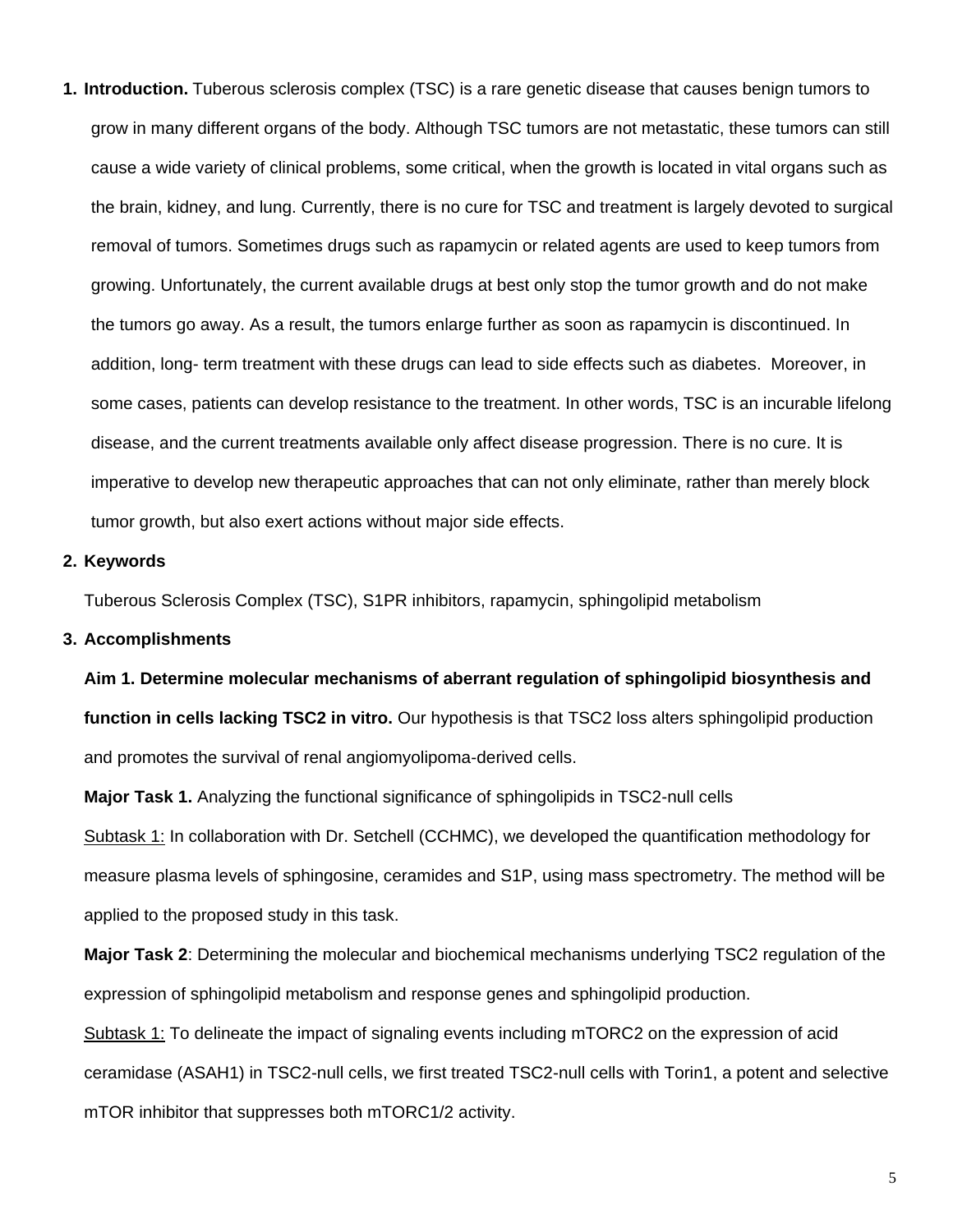Next, we have generated three independent lines of TSC2-null 621-101 cells with stable Raptor or Rictor knockdown. As expected, Raptor knockdown led to increased activation of Akt at S473 and decreased phosphorylation of S6K1 at T389 (**Fig. 1A**). Rictor knockdown resulted in reduction of Akt phosphorylation at S473 and 4EBP1 (**Fig. 1B**). Importantly, protein levels of ASAH1 were markedly reduced in both RaptorshRNA and Rictor-shRNA cells, relative pLKO cells, suggesting that both mTORC1 and mTORC2 regulate ASAH1 expression in TSC2-null cells (**Fig. 1**).

It has been reported that the expression of ASAH1 is regulated via CREB-mediated transcriptional machinery. cAMP regulates gene expression via the cAMP response element binding protein (CREB), a nuclear factor that is regulated by protein kinase A (PKA) phosphorylation. Forskolin activates the enzyme adenylyl cyclase (AC) and increases intracellular levels of cAMP. We treated cells with escalating concentration of Forskolin (10-50 µM) for 24 hr, and then examine the protein levels of ASAH1. Forskolin treatment resulted in elevated protein levels of ASAH1, concomitant with increased levels of phospho-CREB (S133) (**Fig 2A**). Moreover, confocal microscopy showed nuclear localization of phospho-CREB (S133) in TSC2-null 621-101 cells but not in TSC2-addback 621-103 cells (**Fig. 2B**). Together, these data suggest that cAMP-CREM activation in TSC2-null cells.

Subtask 2: To determine whether ASAH1 is a key mediator of the growth of TSC2-null cells using molecular approaches, we depleted ASAH1 using siRNA. 621-101 cells transfected with ASAH1 siRNA had 90% reduction of the transcript levels of ASAH1 measured by qRT-PCR (**Fig. 3A**). MTT assay showed that ASAH1 siRNA-transfected 621-101 cells exhibited 50% reduction of cell viability compared with control siRNA (siControl) (**Fig. 3B**), further supporting a critical role of ASAH1 in enhancing TSC tumor cell viability.

**4. Impact.** Tuberous Sclerosis Complex (TSC) is an autosomal dominant disorder with multi-system manifestations including development of benign neoplasms in the brain, heart, lung, and kidneys. TSC is caused by TSC1 or TSC2 gene mutations, resulting in constitutive activation of the mechanistic target of rapamycin complex 1 (mTORC1). mTOR is a protein kinase that regulates gene transcription, protein synthesis, ribosome biogenesis, autophagy, cell metabolism, and cell growth. Recent clinical trials in

6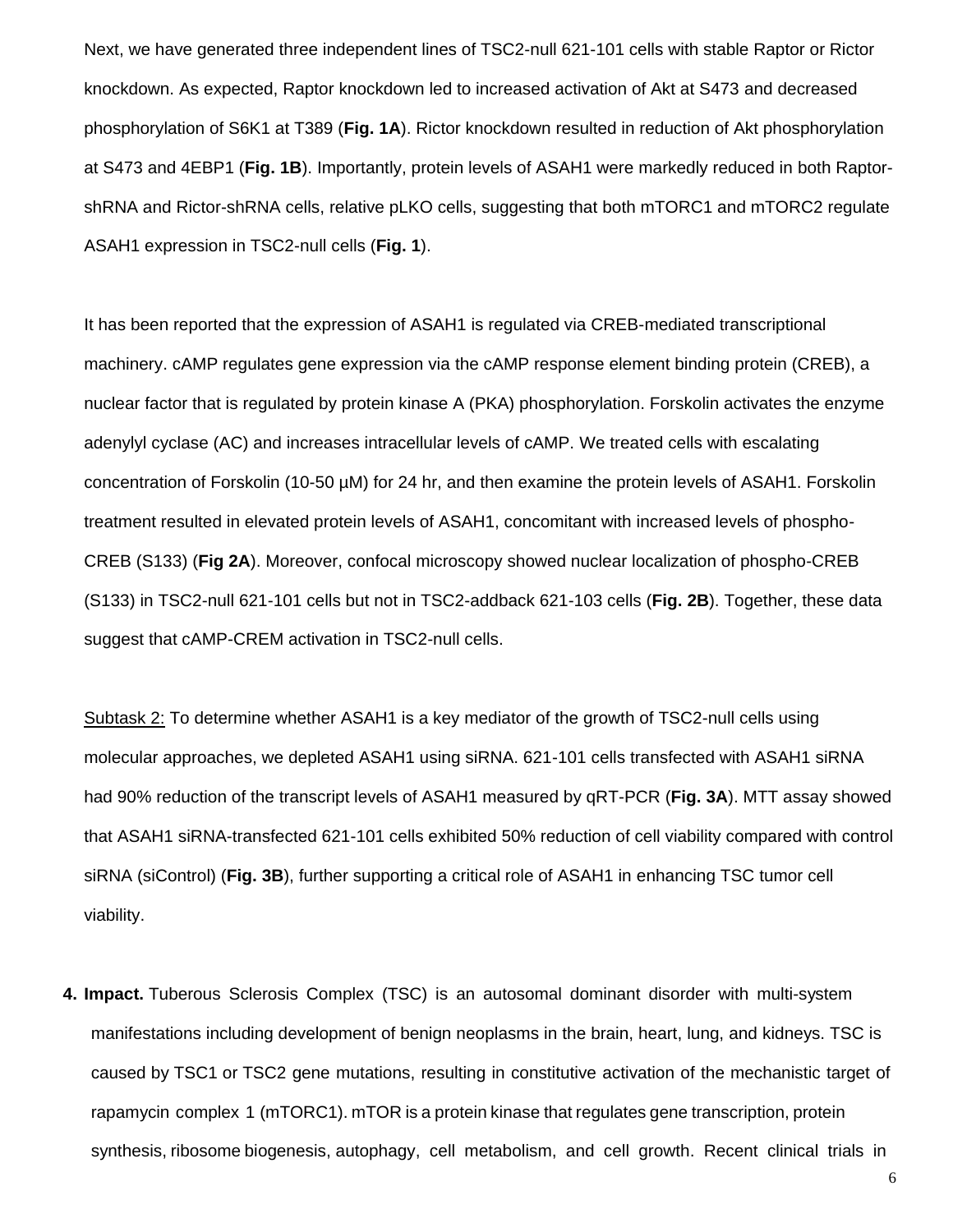TSC demonstrate that mTORC1 inhibitors (rapamycin or everolimus) decrease the volume of TSC tumors, subependymal giant cell astrocytomas and renal angiomyolipomas, and stabilize pulmonary function decline. However, tumors regrow and symptoms resume when treatment is discontinued. This cytostatic rather than a cytocidal effect accounts for need for continuous therapy. Therefore, there is a critical need to identify novel molecular targets for development of remission-inducing therapy in patients with TSC. Our proposal directly addresses the following FY19 focus areas: 1) Eradicating tumors associated with TSC angiomyolipomas and gaining a deeper mechanistic understanding of TSC signaling pathways. Our study primarily focuses on identifying the novel cellular metabolic pathways that mediate the survival of TSC tumor cells. Our preliminary data strongly implicate sphingolipids well known in other cancers to play a role cell survival/death. We will elucidate the molecular mechanisms by which TSC2 negatively regulates the biosynthesis and actions of these key bioactive lipid molecules critical for regulating cell survival. 2) Advancing clinical trial readiness through development of biomarkers and testing efficacy of FDA-approved drugs. Effect of mTOR inhibitors on TSC tumors in these experiments has been consistently cytostatic rather than cytotoxic; tumors typically regrow upon the cessation of treatment. This proposal aims to identify novel molecular mechanisms that not only account for these responses to inhibitor therapy but also contribute to the growth properties of TSC tumors independent of inhibitors treatments. These basic studies will ultimately lead to transformative clinical trials with new combination therapies involving the **FDA-approved** drugs, Fingolimod and Sirolimus and/or its analogs. In summary, understanding the mechanism of dysregulation of bioactive sphingolipid biosynthesis and actions is highly likely to lead within a two to five year period to improved therapy for patients with TSC and other neoplasms.

#### **5. Changes/Problems.**

During the COVID19 pandemic, the recruitment of new lab members has been challenging and was much longer than we anticipated. Dr. Astreinidis joined Yu Lab on 8/30/2021 and he started to work on studies funded by this award.

#### **6. Products.**

None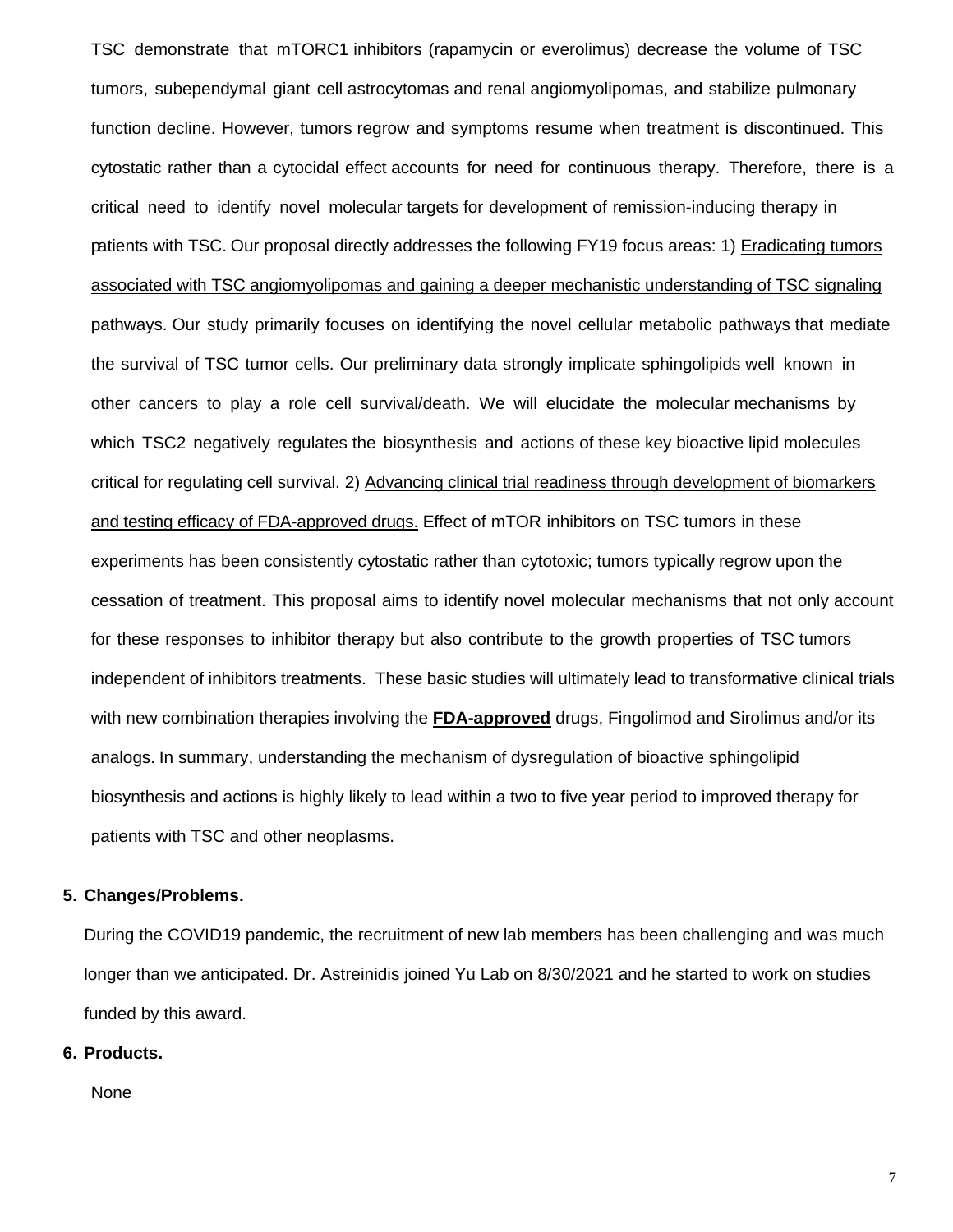### **7. Participants & Other Collaborating Organizations**

Jane Yu, Erik Zhang, Aristotelis Astreinidis, Frank McCormack, Ken Setchell (Cincinnati Children's Hospital Research Center)

## **8. Special Reporting Requirements.** N/A

**9. Appendices.**

**9a. Figure 1. Molecular depletion of Raptor and Rictor decreases ASAH1 protein levels in TSC2-null cells.** 621-101 cells were infected with lentivirus containing shRNA-Raptor (A), shRNA-Rictor (B), or vector control pLKO.1. Three independent clones were selected with puromycin. Protein lysates were isolated using mPER lysis buffer supplemented with proteinase and phosphatase inhibitor cocktails. Immunoblotting analysis was performed for ASAH1, phospho-Akt (S473), phospho-S6K1 (T489), or 4EBP1. β–actin was used as a loading control.



Renal angiomyolipoma–derived 621-101 cells

**9b. Figure 2. Activation of CREB is associated with increased expression of ASAH1 in TSC2-null cells.** (A) 621-101 cells were treated with 2-10 µM Forskolin to activate cAMP for 24 hr. Immunoblotting analysis of ASAH1 and phospho-CREB (S133) was performed. β–actin was used as a loading control. (B) Confocal microscopic images of phospho-CREB (S133) in 621-101 (TSC2-) and 621-103 (TSC2+) cells. DAPI staining indicates cell nuclear staining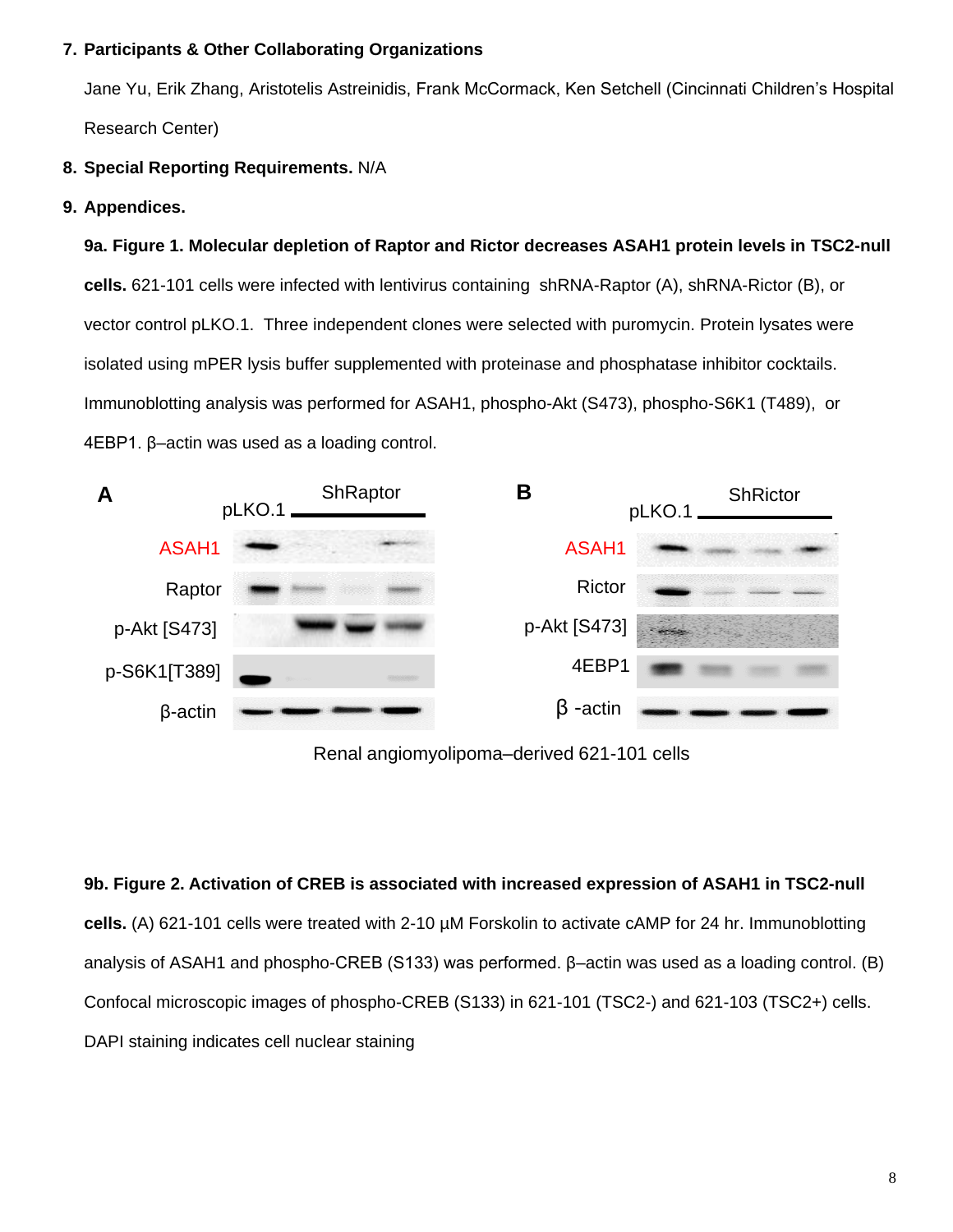

**9c. Figure 3. Depletion of ASAH1 reduces the viability of TSC2-null 621-101 cells.** Cells were transfected with three independent ASAH1-siRNAs or non-targeting control-siRNA for 48 hr. (A) siRNA knockdown efficiency was determined by qRT-PCR. Tubulin was used as a house-keeping gene for normalization. (B) Cell viability was assessed 48 hr post siASAH1 RNA transfection in 621-101 cells using MTT assay. \*\*p<0.01, Student t-test.

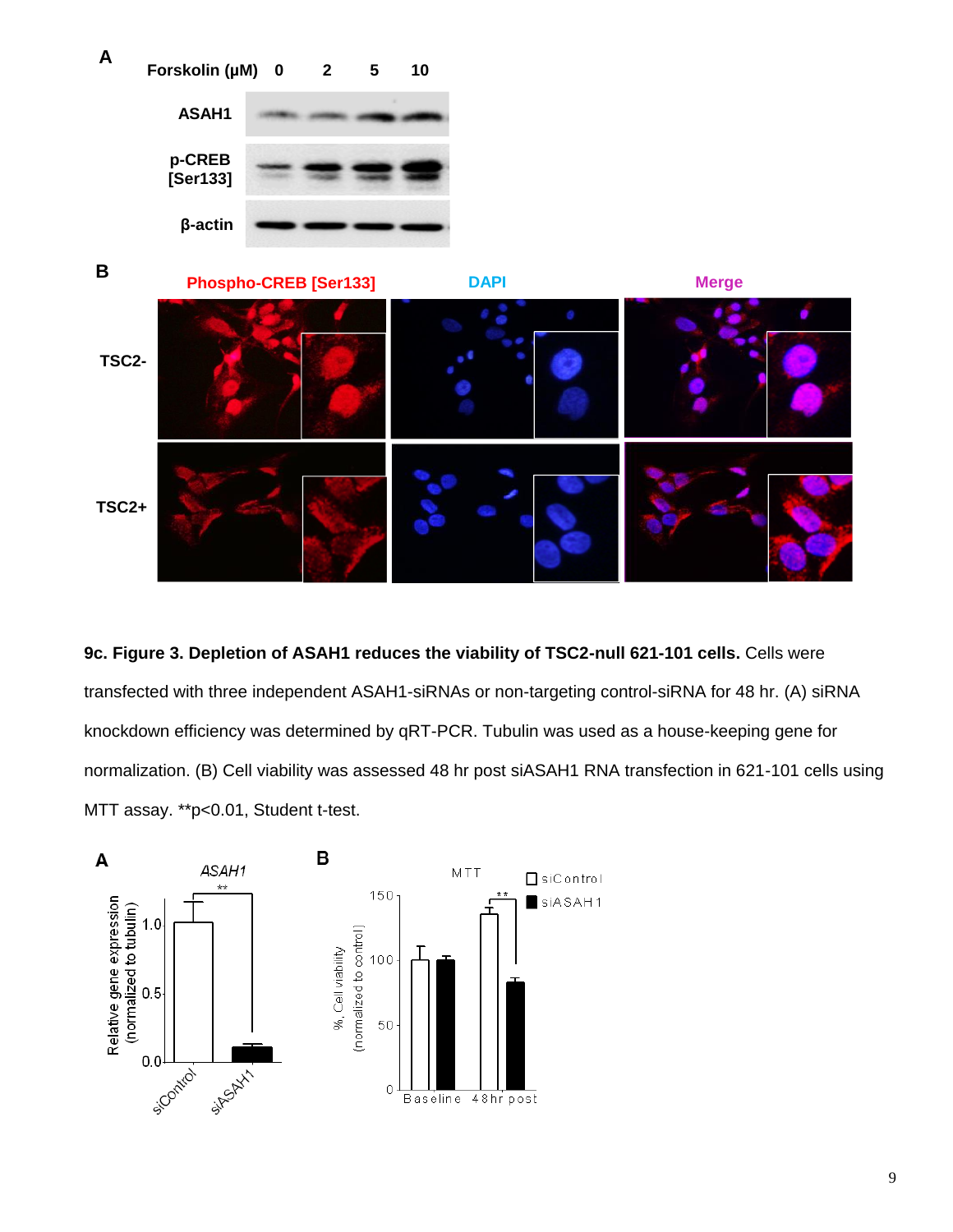# **9d. SOW and highlight progress**

# **Statement of Work (SOW)**

Site: PI: Dr. Jane Yu, email: [jane.yu@uc.edu,](mailto:jane.yu@uc.edu) University of Cincinnati

| <b>Specific Aim 1:</b> Determine molecular mechanisms of aberrant<br>regulation of sphingolipid biosynthesis and function in cells lacking<br>TSC2 in vitro.                                                                                                                                                                                                            | <b>Timeline</b><br>(Months) | <b>Site</b>                                     |
|-------------------------------------------------------------------------------------------------------------------------------------------------------------------------------------------------------------------------------------------------------------------------------------------------------------------------------------------------------------------------|-----------------------------|-------------------------------------------------|
| Obtain HRPO and ACURO approval                                                                                                                                                                                                                                                                                                                                          | $1-3$                       | Dr. Yu                                          |
| Major Task 1: Analyzing the functional significance of<br>sphingolipids in TSC2-null cells                                                                                                                                                                                                                                                                              | <b>Months</b>               |                                                 |
| Subtask 1: Quantify the cellular levels of sphingolipids in patient<br>plasma (The MILES samples n=30), using mass spectrometry.<br>Plasma from age- and gender-matched normal individuals (UC-<br>TPSC Bank $n=30$ ) will be used as controls.                                                                                                                         | $1-9$                       | Drs. Yu,<br>McCormack<br>and<br><b>Setchell</b> |
| Subtask 2: Conduct cell-based assays for measuring: (1) cell growth<br>and (2) cell death (apoptosis and necroptosis) of human renal<br>angiomyolipoma-derived 621-101 vs. TSC2 re-expressing cells,<br>Tsc2-deficient rat uterine leiomyoma-derived ELT3 vs. TSC2-<br>reexpressing cells, and Tsc2-/- MEFs vs. Tsc2+/+ MEFs, in<br>response to sphingolipid treatment. | $10 - 18$                   | Drs. Yu and<br>Davidson                         |
| Major Task 2: Determining the molecular and biochemical<br>mechanisms underlying TSC2 regulation of the expression of<br>sphingolipid metabolism and response genes and<br>sphingolipid production.                                                                                                                                                                     |                             |                                                 |
| Subtask 1: Delineate the impact of signaling events including<br>Rheb and mTORC2 on the expression of acid ceramidase<br>(ASAHI) and sphingolipid production in TSC2-null cells vs.<br>TSC2-addback cells.                                                                                                                                                              | $13 - 18$                   | Drs. Yu and<br><b>Blenis</b>                    |
| <b>Subtask 2: Test the consequence of molecular</b> and pharmacologic<br>suppression of DEGS1, ASAH1 and S1PR1 on cell survival and<br>signaling pathway activation in TSC2-null cells. Three independent<br>shRNAs will be used to knockdown each gene in 621-101 cells. The<br>vector pLKO.1 will be used as a control for gene depletion.                            | $19 - 24$                   | Dr. Yu                                          |
| Milestone $#1$ : Manuscript preparation on TSC2 regulates<br>sphingolipid metabolism and viability in TSC progression.                                                                                                                                                                                                                                                  | $22 - 24$                   | Dr. Yu                                          |
| <b>Specific Aim 2:</b> Determine the efficacy of molecular and<br>pharmacologic suppression of S1PR1 on the growth and<br>regrowth of xenograft tumors composed of patient-associated<br>angiomyolipoma-derived cells.                                                                                                                                                  |                             |                                                 |
| Major Task 3: Test the effect of pharmacologic suppression of<br>S1PR1 on the progression and regrowth of 621-101 xenograft<br>tumors using non-invasive bioluminescent imaging technology.<br>A total of 64 male NSG and 64 female of 6 week-old NSG mice will<br>be purchased from Jackson Laboratory.                                                                |                             |                                                 |
| Subtask 1: Submit animal protocol amendments for testing agents in<br>xenograft models.                                                                                                                                                                                                                                                                                 | $1 - 3$                     | Dr. Yu                                          |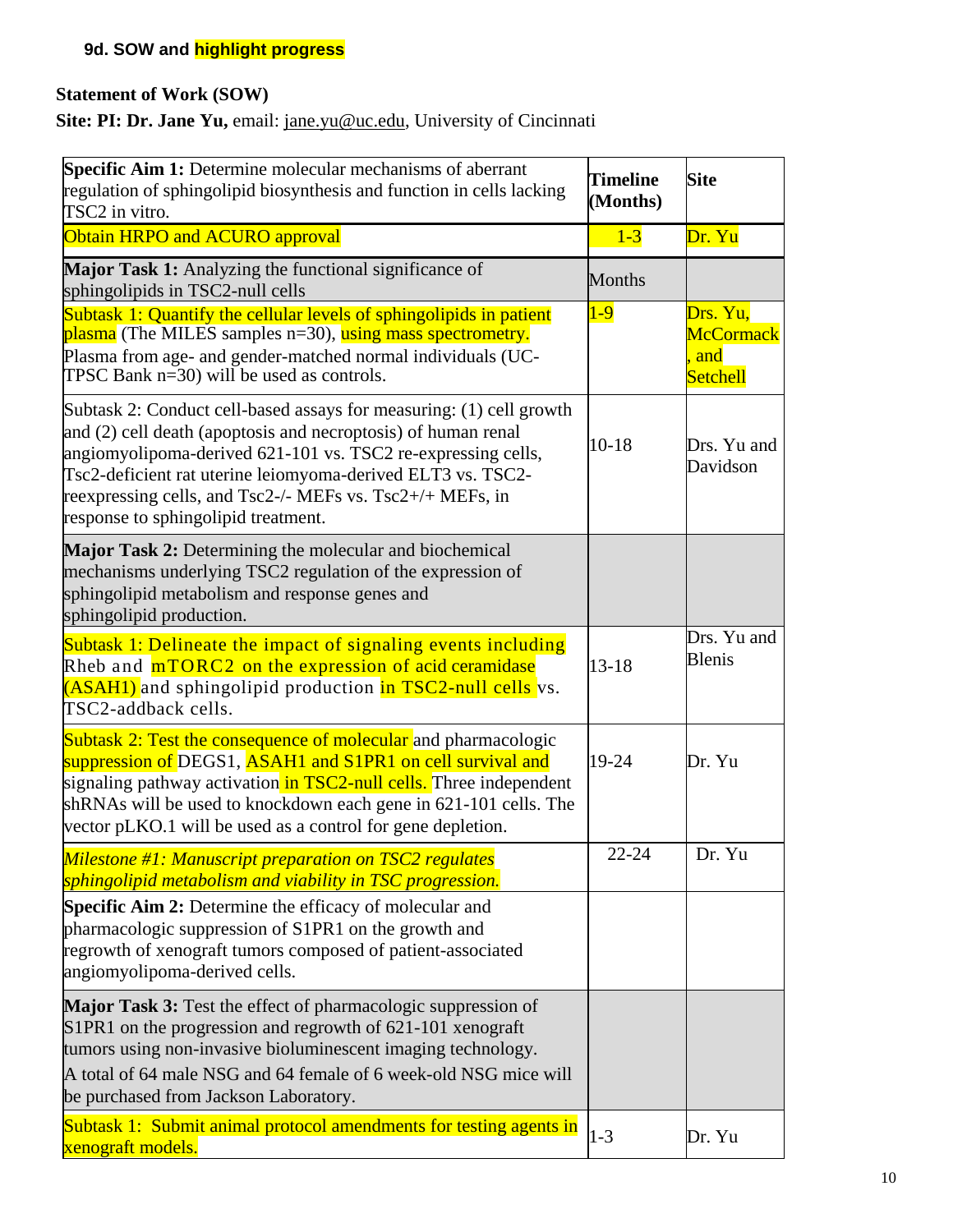| Subtask 2: Establish tumors and test drug effects on tumor<br>progression and re-growth upon drug cessation using bioluminescent<br>imaging.                                                                                                                                                                  | $4 - 12$  | Dr. Yu |
|---------------------------------------------------------------------------------------------------------------------------------------------------------------------------------------------------------------------------------------------------------------------------------------------------------------|-----------|--------|
| Major Task 4: Test the effect of molecular depletion of sphingolipid<br>metabolism gene S1PR1 on the growth 621-101 xenograft tumors<br>using bioluminescent imaging. A total of 32 male NSG and 32<br>female of 6 week-old NSG mice will be purchased from Jackson<br>Laboratory.                            |           |        |
| Subtask 1: Establish and expand 621-101-luciferase-S1PR1shRNA<br>stable cells (at least three clones plus empty vector control pLKO.1-<br>shRNA cells). Validate the effect of molecular depletion of S1PR1 in<br>tumor cells.                                                                                | 13-20     | Dr. Yu |
| Subtask 2: Test the effect of molecular depletion of S1PR1 on the<br>growth 621-101 xenograft tumors using bioluminescent imaging.                                                                                                                                                                            | $21 - 24$ | Dr. Yu |
| Major Task 5: Determine the dysregulation of sphingolipid<br>metabolism pathway proteins in xenograft tumors of 621-101 cells.                                                                                                                                                                                |           |        |
| Subtask 1: Collect 10-16 snap-frozen xenograft tumors from mice<br>under drug treatment.                                                                                                                                                                                                                      | $25 - 27$ | Dr. Yu |
| Subtask 2: Real-time RT-PCR, immunoblotting, and<br>immunohistochemistry analysis of the expression of sphingolipid<br>metabolism gene expression in xenograft tumors.                                                                                                                                        | 28-33     | Dr. Yu |
| Milestone #2: Manuscript preparation: Tissue-specific expression of<br>sphingolipid and response genes in TSC tumorigenesis.                                                                                                                                                                                  | 34-36     | Dr. Yu |
| <b>Specific Aim 3:</b> Determine the effect of pharmacologic<br>suppression of S1PR1 on tumor progression and kidney<br>functions in a genetic renal tumor model of TSC.                                                                                                                                      |           |        |
| Major Task 6: Examine the effect of pharmacologic inhibitors of<br>S1PR1 and mTORC1, singly or in combination, on suppressing renal<br>tumor development.                                                                                                                                                     |           |        |
| Subtask 1: Submit animal protocol amendments for testing agents in<br>xenograft models.                                                                                                                                                                                                                       | $1 - 3$   | Dr. Yu |
| Subtask 2: Develop renal cysts and tumors in $Tsc2^{+/}$ A/J mice.<br>Breeding will be set up. 64 male $Tsc2^{+/}$ A/J mice and 64 female<br>$Tsc2^{+/}$ A/J mice age of 5-months will be used. MRI imaging will be<br>performed monthly beginning at 2-month of age. Perform IVIS<br>imaging for cell death. | $4 - 12$  | Dr. Yu |
| Subtask 3: Treat $Tsc2^{+/}$ A/J mice (5 month of age) with FTY720,<br>and/or rapamycin for 2 months. Analyze mice for renal tumor<br>growth using MRI imaging. Perform IVIS imaging for cell death.                                                                                                          | $13 - 14$ | Dr. Yu |